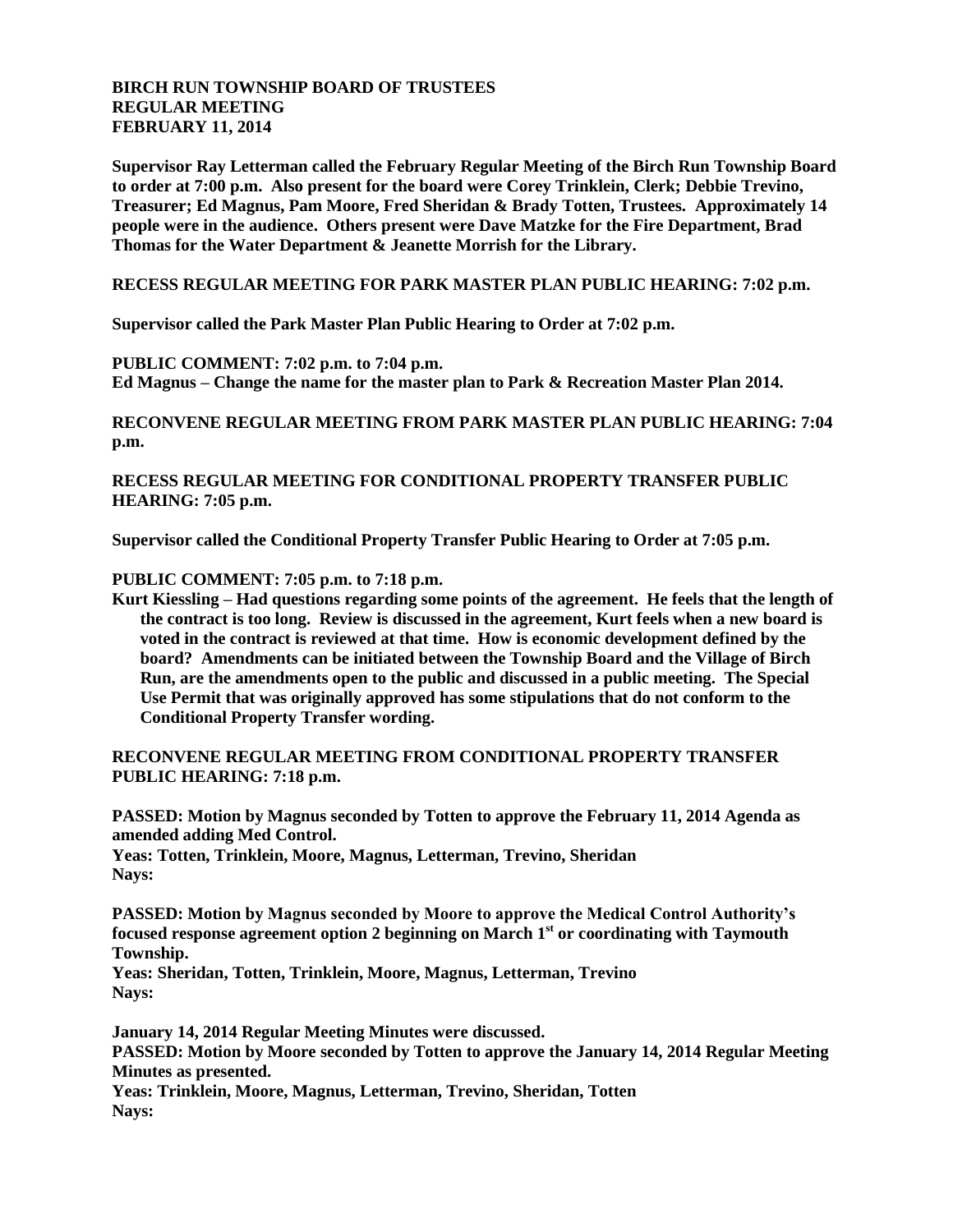**PASSED: Motion by Magnus seconded by Sheridan to approve Invoices through 2/09/14 totaling \$151,856.75.**

**Yeas: Moore, Magnus, Letterman, Trevino, Sheridan, Totten, Trinklein Nays:**

**PUBLIC COMMENT: 7:42 p.m. to 7:43 p.m.**

**Mike Szukent – Best of Birch Run was a great event and Mike wanted to thank the Township Board for attending, 225 people attended the event.**

**TRUSTEE COMMENTS:**

**Corey Trinklein – Presented publication cost breakdown for the minutes. Present comparison for the May 1 st health insurance renewal.**

**Debbie Trevino – Presented Treasurers report February 2014. Gave update regarding where the Township stands in collecting taxes and delinquent taxes.**

**Ray Letterman – Next Wednesday there is a County Road Commission meeting in Bridgeport.**

**Brady Totten – January 15th there was a DDA meeting where Mr. Meyer did a presentation on options on how to expand the DDA.**

**Fred Sheridan – Planning Commission is holding a public hearing on March 17th to discuss lot Coverage changes.**

**Ed Magnus – Annual Joint Meeting will be April 24th at Oscar & Joey's.**

**DEPARTMENT REPORTS:**

- **Brad Thomas – All the little projects are coming to an end, the Water Tower project has one last task to complete. By the end of March everything will be moved out of the various storage areas to the maintenance building.**
- **Dave Matzke – Last month there were 61 calls and provided a report from MMR. There are 24 calls so far this month. Dave is currently working on a lot of Fire Inspections.**
- **Jeanette Morrish – Presented a newsletter, continuing the winter reading program, and two members of the Friends of the Library were in attendance at the Township Board meeting.**

**PASSED: Motion by Magnus seconded by Sheridan to approve the February Budget Amendments as presented.**

**Yeas: Magnus, Letterman, Trevino, Sheridan, Totten, Trinklein, Moore Nays:**

**PASSED: Motion by Magnus seconded by Trevino to approve the Park & Recreation Master Plan 2013 – 2018 as amended being Resolution #2014-02 (Park & Recreation Master Plan 2014). Yeas: Letterman, Trevino, Sheridan, Totten, Trinklein, Moore, Magnus Nays:**

**PASSED: Motion by Magnus seconded by Totten to approve Conditional Property Transfer Agreement as presented.**

**Yeas: Sheridan, Totten, Trinklein, Moore, Magnus**

**Nays: Trevino, Letterman**

**PASSED: Motion by Magnus seconded by Sheridan to approve consolidation of departments into a Department of Public Works (DPW).**

**Yeas: Totten, Trinklein, Moore, Magnus, Letterman, Trevino, Sheridan Nays:**

**PASSED: Motion by Magnus seconded by Totten to approve Resolution 2014-01 (Insurance Opt Out).**

**Yeas: Trinklein, Moore, Magnus, Letterman, Trevino, Sheridan, Totten Nays:**